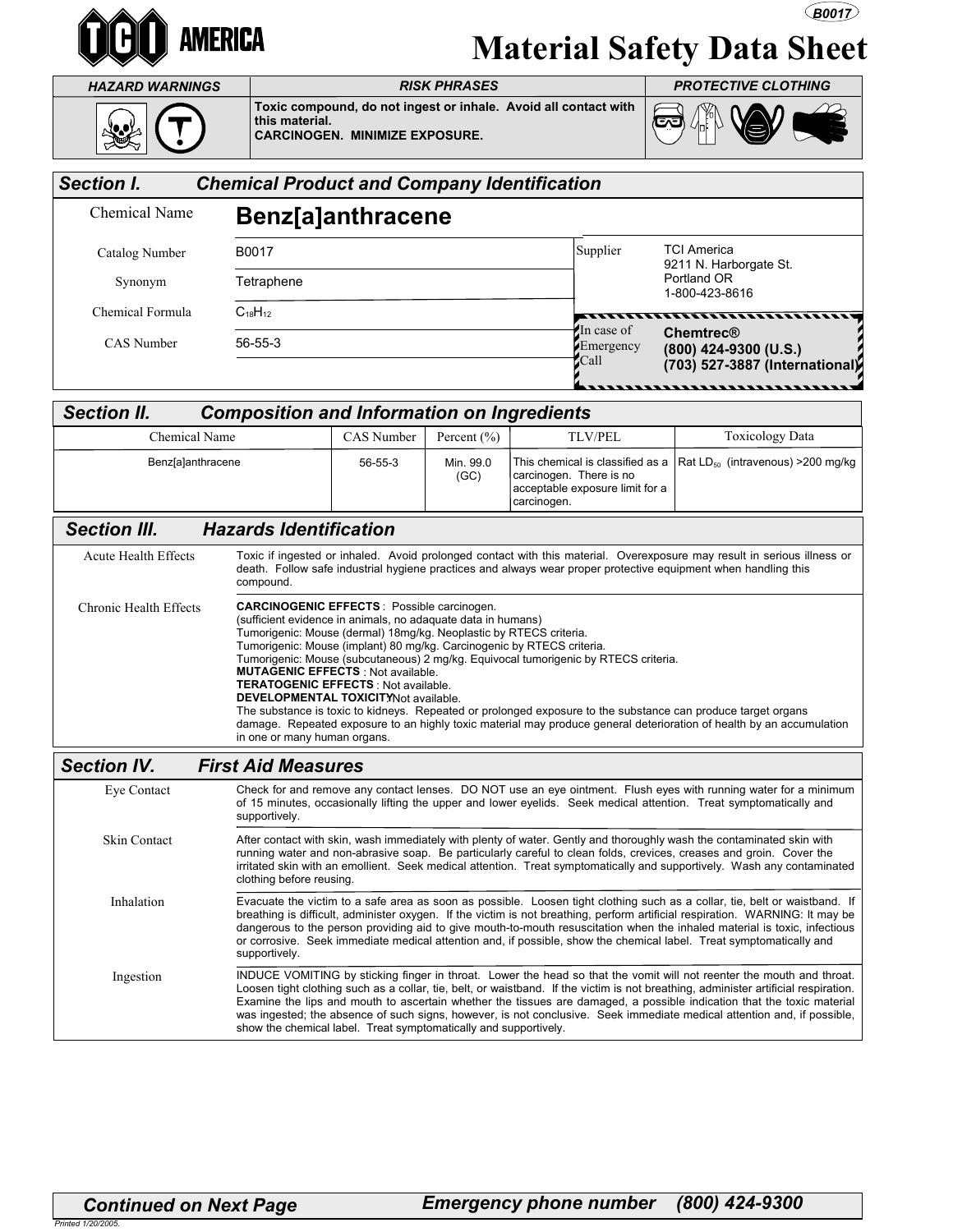| <b>B0017</b>                            |                                                                                                                                                                                                                                                                                                                                                                                                                                                                                                                                                                                                                               | <b>Benz[a]anthracene</b>                                                                             | Page 2                                                                                  |  |  |  |
|-----------------------------------------|-------------------------------------------------------------------------------------------------------------------------------------------------------------------------------------------------------------------------------------------------------------------------------------------------------------------------------------------------------------------------------------------------------------------------------------------------------------------------------------------------------------------------------------------------------------------------------------------------------------------------------|------------------------------------------------------------------------------------------------------|-----------------------------------------------------------------------------------------|--|--|--|
| <b>Section V.</b>                       | <b>Fire and Explosion Data</b>                                                                                                                                                                                                                                                                                                                                                                                                                                                                                                                                                                                                |                                                                                                      |                                                                                         |  |  |  |
| Flammability                            | Combustible.                                                                                                                                                                                                                                                                                                                                                                                                                                                                                                                                                                                                                  | Auto-Ignition                                                                                        | Not available.                                                                          |  |  |  |
| Flash Points                            | Not available.                                                                                                                                                                                                                                                                                                                                                                                                                                                                                                                                                                                                                | Flammable Limits                                                                                     | Not available.                                                                          |  |  |  |
| <b>Combustion Products</b>              | These products are toxic carbon oxides $(CO, CO2)$ .                                                                                                                                                                                                                                                                                                                                                                                                                                                                                                                                                                          |                                                                                                      |                                                                                         |  |  |  |
| Fire Hazards                            | No specific information is available regarding the flammability of this compound in the presence of various materials.                                                                                                                                                                                                                                                                                                                                                                                                                                                                                                        |                                                                                                      |                                                                                         |  |  |  |
| <b>Explosion Hazards</b>                | Risks of explosion of the product in presence of mechanical impact: Not available.<br>Risks of explosion of the product in presence of static discharge: Not available.<br>No additional information is available regarding the risks of explosion.                                                                                                                                                                                                                                                                                                                                                                           |                                                                                                      |                                                                                         |  |  |  |
| Fire Fighting Media<br>and Instructions | SMALL FIRE: Use DRY chemicals, CO <sub>2</sub> , water spray or foam.<br>LARGE FIRE: Use water spray, fog or foam. DO NOT use water jet.                                                                                                                                                                                                                                                                                                                                                                                                                                                                                      |                                                                                                      |                                                                                         |  |  |  |
| <b>Section VI.</b>                      | <b>Accidental Release Measures</b>                                                                                                                                                                                                                                                                                                                                                                                                                                                                                                                                                                                            |                                                                                                      |                                                                                         |  |  |  |
| Spill Cleanup<br>Instructions           | Toxic solid. Harmful solid.<br>Stop leak if without risk. DO NOT get water inside container. DO NOT touch spilled material. Use water spray to reduce<br>vapors. Prevent entry into sewers, basements or confined areas; dike if needed. Eliminate all sources of ignition.<br>Consult federal, state, and/or local authorities for assistance on disposal.                                                                                                                                                                                                                                                                   |                                                                                                      |                                                                                         |  |  |  |
| <b>Section VII.</b>                     | <b>Handling and Storage</b>                                                                                                                                                                                                                                                                                                                                                                                                                                                                                                                                                                                                   |                                                                                                      |                                                                                         |  |  |  |
| Handling and Storage<br>Information     | TOXIC. POSSIBLE CARCINOGEN. Handle with caution and minimize exposure. Keep away from heat and sources of<br>ignition. Mechanical exhaust required. When not in use, tightly seal the container and store in a dry, cool place. Avoid<br>excessive heat and light. DO NOT ingest. DO NOT breathe dust. In case of insufficient ventilation, wear suitable<br>respiratory equipment. If ingested, seek medical advice immediately and show the container or the label. Treat<br>symptomatically and supportively. Avoid contact with skin and eyes.<br>Always store away from incompatible compounds such as oxidizing agents. |                                                                                                      |                                                                                         |  |  |  |
| <b>Section VIII.</b>                    | <b>Exposure Controls/Personal Protection</b>                                                                                                                                                                                                                                                                                                                                                                                                                                                                                                                                                                                  |                                                                                                      |                                                                                         |  |  |  |
| <b>Engineering Controls</b>             | Use process enclosures, local exhaust ventilation, or other engineering controls to keep airborne levels below<br>recommended exposure limits. If user operations generate dust, fume or mist, use ventilation to keep exposure to<br>airborne contaminants below the exposure limit.                                                                                                                                                                                                                                                                                                                                         |                                                                                                      |                                                                                         |  |  |  |
| Personal Protection                     | Splash goggles. Lab coat. Dust respirator. Boots. Gloves. A MSHA/NIOSH approved respirator must be used to avoid<br>Suggested protective clothing might not be sufficient; consult a specialist BEFORE handling<br>inhalation of the product.<br>this product.                                                                                                                                                                                                                                                                                                                                                                |                                                                                                      |                                                                                         |  |  |  |
| <b>Exposure Limits</b>                  |                                                                                                                                                                                                                                                                                                                                                                                                                                                                                                                                                                                                                               | This chemical is classified as a carcinogen. There is no acceptable exposure limit for a carcinogen. |                                                                                         |  |  |  |
| Section IX.                             | <b>Physical and Chemical Properties</b>                                                                                                                                                                                                                                                                                                                                                                                                                                                                                                                                                                                       |                                                                                                      |                                                                                         |  |  |  |
|                                         |                                                                                                                                                                                                                                                                                                                                                                                                                                                                                                                                                                                                                               |                                                                                                      |                                                                                         |  |  |  |
| Physical state $\omega$ 20°C            | Light yellow to tan powder.                                                                                                                                                                                                                                                                                                                                                                                                                                                                                                                                                                                                   | Solubility                                                                                           | Soluble in diethyl ether, acetone.                                                      |  |  |  |
| Specific Gravity                        | Not available.                                                                                                                                                                                                                                                                                                                                                                                                                                                                                                                                                                                                                |                                                                                                      | Very slightly soluble in methanol,<br>n-octanol.<br>Insoluble in cold water, hot water. |  |  |  |
| Molecular Weight                        | 228.29                                                                                                                                                                                                                                                                                                                                                                                                                                                                                                                                                                                                                        | <b>Partition Coefficient</b>                                                                         | 0                                                                                       |  |  |  |
| <b>Boiling Point</b>                    | 437.6°C (819.7°F)                                                                                                                                                                                                                                                                                                                                                                                                                                                                                                                                                                                                             | Vapor Pressure                                                                                       | Not available.                                                                          |  |  |  |
| Melting Point                           | 157 to 159°C (314.6 to 318.2°F)                                                                                                                                                                                                                                                                                                                                                                                                                                                                                                                                                                                               | Vapor Density                                                                                        | Not available.                                                                          |  |  |  |
| Refractive Index                        | Not available.                                                                                                                                                                                                                                                                                                                                                                                                                                                                                                                                                                                                                | Volatility                                                                                           | Not available.                                                                          |  |  |  |
| Critical Temperature                    | Not available.                                                                                                                                                                                                                                                                                                                                                                                                                                                                                                                                                                                                                | Odor                                                                                                 | Not available.                                                                          |  |  |  |
| Viscosity                               | Not available.                                                                                                                                                                                                                                                                                                                                                                                                                                                                                                                                                                                                                | Taste                                                                                                | Not available.                                                                          |  |  |  |
| <b>Section X.</b>                       | <b>Stability and Reactivity Data</b>                                                                                                                                                                                                                                                                                                                                                                                                                                                                                                                                                                                          |                                                                                                      |                                                                                         |  |  |  |
| Stability                               | This material is stable if stored under proper conditions. (See Section VII for instructions)                                                                                                                                                                                                                                                                                                                                                                                                                                                                                                                                 |                                                                                                      |                                                                                         |  |  |  |
| Conditions of Instability               | Avoid excessive heat and light.                                                                                                                                                                                                                                                                                                                                                                                                                                                                                                                                                                                               |                                                                                                      |                                                                                         |  |  |  |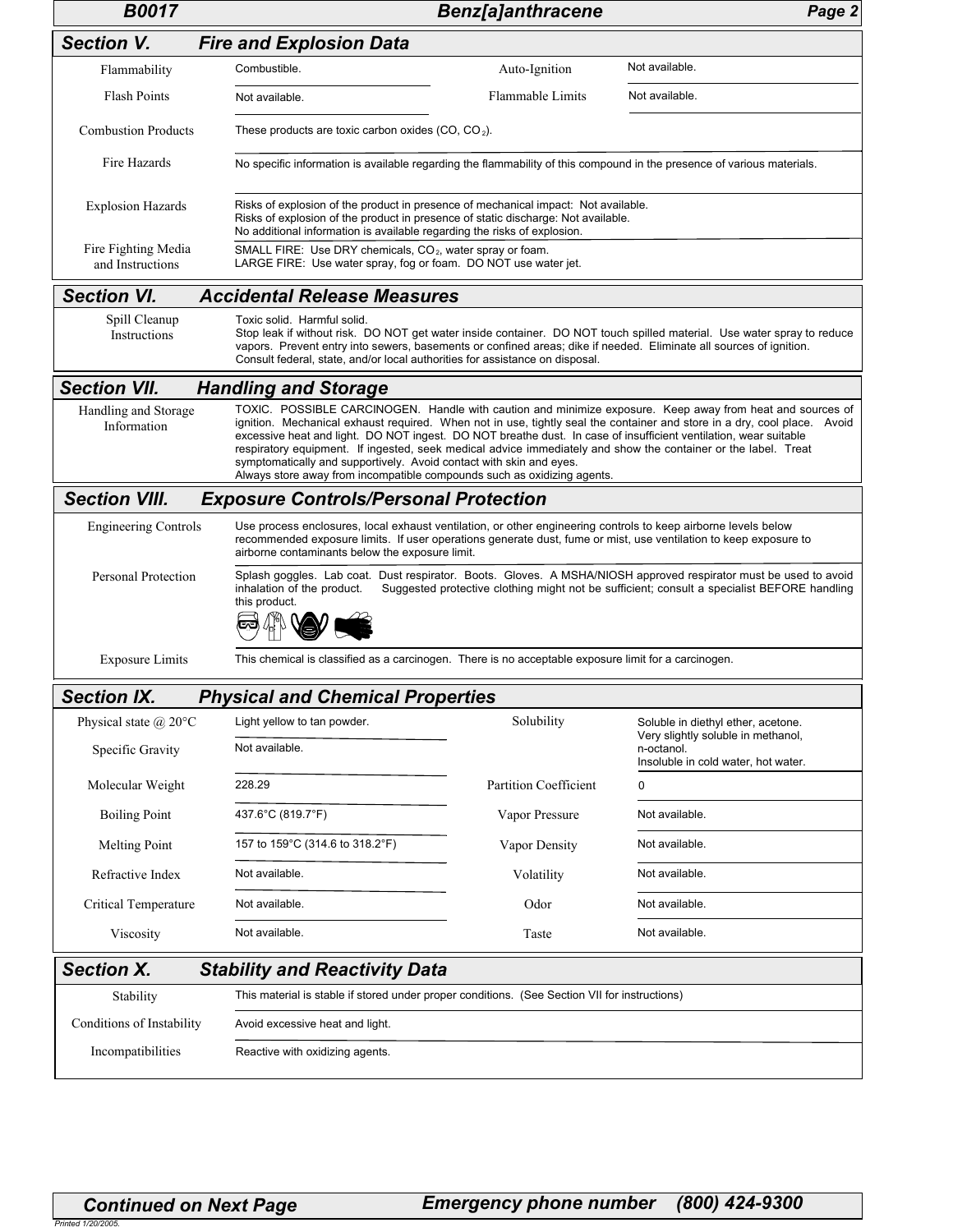| <b>B0017</b>                     | <b>Benz[a]anthracene</b><br>Page 3                                                                                                                                                                                                                                                                                                                                                                                                                                                                                                                                                                                                                                                                                                                                                                                                                                                                                                                                                                                                                                                                                                                                                                                                                                                                                                                   |  |  |  |  |
|----------------------------------|------------------------------------------------------------------------------------------------------------------------------------------------------------------------------------------------------------------------------------------------------------------------------------------------------------------------------------------------------------------------------------------------------------------------------------------------------------------------------------------------------------------------------------------------------------------------------------------------------------------------------------------------------------------------------------------------------------------------------------------------------------------------------------------------------------------------------------------------------------------------------------------------------------------------------------------------------------------------------------------------------------------------------------------------------------------------------------------------------------------------------------------------------------------------------------------------------------------------------------------------------------------------------------------------------------------------------------------------------|--|--|--|--|
| <b>Section XI.</b>               | <b>Toxicological Information</b>                                                                                                                                                                                                                                                                                                                                                                                                                                                                                                                                                                                                                                                                                                                                                                                                                                                                                                                                                                                                                                                                                                                                                                                                                                                                                                                     |  |  |  |  |
| <b>RTECS Number</b>              | CV9275000                                                                                                                                                                                                                                                                                                                                                                                                                                                                                                                                                                                                                                                                                                                                                                                                                                                                                                                                                                                                                                                                                                                                                                                                                                                                                                                                            |  |  |  |  |
| Routes of Exposure               | Ingestion. Inhalation. Eye contact. Skin contact.                                                                                                                                                                                                                                                                                                                                                                                                                                                                                                                                                                                                                                                                                                                                                                                                                                                                                                                                                                                                                                                                                                                                                                                                                                                                                                    |  |  |  |  |
| <b>Toxicity Data</b>             | Rat $LD_{50}$ (intravenous) > 200 mg/kg                                                                                                                                                                                                                                                                                                                                                                                                                                                                                                                                                                                                                                                                                                                                                                                                                                                                                                                                                                                                                                                                                                                                                                                                                                                                                                              |  |  |  |  |
| <b>Chronic Toxic Effects</b>     | <b>CARCINOGENIC EFFECTS: Possible carcinogen.</b><br>(sufficient evidence in animals, no adaquate data in humans)<br>Tumorigenic: Mouse (dermal) 18mg/kg. Neoplastic by RTECS criteria.<br>Tumorigenic: Mouse (implant) 80 mg/kg. Carcinogenic by RTECS criteria.<br>Tumorigenic: Mouse (subcutaneous) 2 mg/kg. Equivocal tumorigenic by RTECS criteria.<br><b>MUTAGENIC EFFECTS: Not available.</b><br><b>TERATOGENIC EFFECTS: Not available.</b><br>DEVELOPMENTAL TOXICITYNot available.<br>The substance is toxic to kidneys. Repeated or prolonged exposure to the substance can produce target organs damage.<br>Repeated exposure to an highly toxic material may produce general deterioration of health by an accumulation in one or<br>many human organs.                                                                                                                                                                                                                                                                                                                                                                                                                                                                                                                                                                                   |  |  |  |  |
| <b>Acute Toxic Effects</b>       | Toxic if ingested or inhaled. Avoid prolonged contact with this material. Overexposure may result in serious illness or<br>death. Follow safe industrial hygiene practices and always wear proper protective equipment when handling this<br>compound.                                                                                                                                                                                                                                                                                                                                                                                                                                                                                                                                                                                                                                                                                                                                                                                                                                                                                                                                                                                                                                                                                               |  |  |  |  |
| <b>Section XII.</b>              | <b>Ecological Information</b>                                                                                                                                                                                                                                                                                                                                                                                                                                                                                                                                                                                                                                                                                                                                                                                                                                                                                                                                                                                                                                                                                                                                                                                                                                                                                                                        |  |  |  |  |
| Ecotoxicity                      | Not available.                                                                                                                                                                                                                                                                                                                                                                                                                                                                                                                                                                                                                                                                                                                                                                                                                                                                                                                                                                                                                                                                                                                                                                                                                                                                                                                                       |  |  |  |  |
| <b>Environmental Fate</b>        | The pattern of benz(a)anthracene (BA) release into air and water is quite general since it is a universal product of<br>combustion of organic matter. Both in air and water it is largely associated with particulate matter. When released into<br>water it will rapidly become adsorbed to sediment or particulate matter in the water column, and bioconcentrate into<br>aquatic organisms. In the unadsorbed state, it will degrade by photolysis in a matter of hours to days. Its slow desorption<br>from sediment and particulate matter will maintain a low concentration of BA in the water. Because it is strongly adsorbed<br>to soil it will remain in the upper few centimeters of soil and not leach into groundwater. BA will very slowly biodegrade<br>when colonies of microorganisms are acclimated but this is too slow a process (half-life ca 1 yr to be significant).<br>Benz(a)anthracene in the atmosphere will be transported long distances and will probably be subject to photolysis and<br>photooxidation although there is little documentation about the rate of these processes in the literature. Humans will be<br>exposed to benz(a)anthracene in ambient air, particularly in industrial areas, from stoves, cigarette smoke, food<br>(particularly when smoked or charcoal broiled), and drinking water. (HSDB) |  |  |  |  |
| <b>Section XIII.</b>             | <b>Disposal Considerations</b>                                                                                                                                                                                                                                                                                                                                                                                                                                                                                                                                                                                                                                                                                                                                                                                                                                                                                                                                                                                                                                                                                                                                                                                                                                                                                                                       |  |  |  |  |
| Waste Disposal                   | Recycle to process, if possible. Consult your local or regional authorities. You may be able to dissolve or mix material with<br>a combustible solvent and burn in a chemical incinerator equipped with an afterburner and scrubber system. Observe all<br>federal, state, and local regulations when disposing of this substance.                                                                                                                                                                                                                                                                                                                                                                                                                                                                                                                                                                                                                                                                                                                                                                                                                                                                                                                                                                                                                   |  |  |  |  |
| <b>Section XIV.</b>              | <b>Transport Information</b>                                                                                                                                                                                                                                                                                                                                                                                                                                                                                                                                                                                                                                                                                                                                                                                                                                                                                                                                                                                                                                                                                                                                                                                                                                                                                                                         |  |  |  |  |
| <b>DOT</b> Classification        | DOT CLASS 6.1: Poisonous material.                                                                                                                                                                                                                                                                                                                                                                                                                                                                                                                                                                                                                                                                                                                                                                                                                                                                                                                                                                                                                                                                                                                                                                                                                                                                                                                   |  |  |  |  |
| PIN Number                       | <b>UN2811</b>                                                                                                                                                                                                                                                                                                                                                                                                                                                                                                                                                                                                                                                                                                                                                                                                                                                                                                                                                                                                                                                                                                                                                                                                                                                                                                                                        |  |  |  |  |
| Proper Shipping Name             | Toxic solids, organic, n.o.s.                                                                                                                                                                                                                                                                                                                                                                                                                                                                                                                                                                                                                                                                                                                                                                                                                                                                                                                                                                                                                                                                                                                                                                                                                                                                                                                        |  |  |  |  |
| Packing Group (PG)               | Ш                                                                                                                                                                                                                                                                                                                                                                                                                                                                                                                                                                                                                                                                                                                                                                                                                                                                                                                                                                                                                                                                                                                                                                                                                                                                                                                                                    |  |  |  |  |
| <b>DOT Pictograms</b>            |                                                                                                                                                                                                                                                                                                                                                                                                                                                                                                                                                                                                                                                                                                                                                                                                                                                                                                                                                                                                                                                                                                                                                                                                                                                                                                                                                      |  |  |  |  |
| <b>Section XV.</b>               | <b>Other Regulatory Information and Pictograms</b>                                                                                                                                                                                                                                                                                                                                                                                                                                                                                                                                                                                                                                                                                                                                                                                                                                                                                                                                                                                                                                                                                                                                                                                                                                                                                                   |  |  |  |  |
| TSCA Chemical Inventory<br>(EPA) | This compound is ON the EPA Toxic Substances Control Act (TSCA) inventory list.                                                                                                                                                                                                                                                                                                                                                                                                                                                                                                                                                                                                                                                                                                                                                                                                                                                                                                                                                                                                                                                                                                                                                                                                                                                                      |  |  |  |  |
| <b>WHMIS Classification</b>      | WHMIS CLASS D-2B: Material causing other toxic effects (TOXIC)                                                                                                                                                                                                                                                                                                                                                                                                                                                                                                                                                                                                                                                                                                                                                                                                                                                                                                                                                                                                                                                                                                                                                                                                                                                                                       |  |  |  |  |

WHMIS CLASS D-2B: Material causing other toxic effects (TOXIC). 200-280-6 WHMIS Classification (Canada) EEC Risk Statements EINECS Number (EEC) R45- May cause cancer. Japanese Regulatory Data Not available.